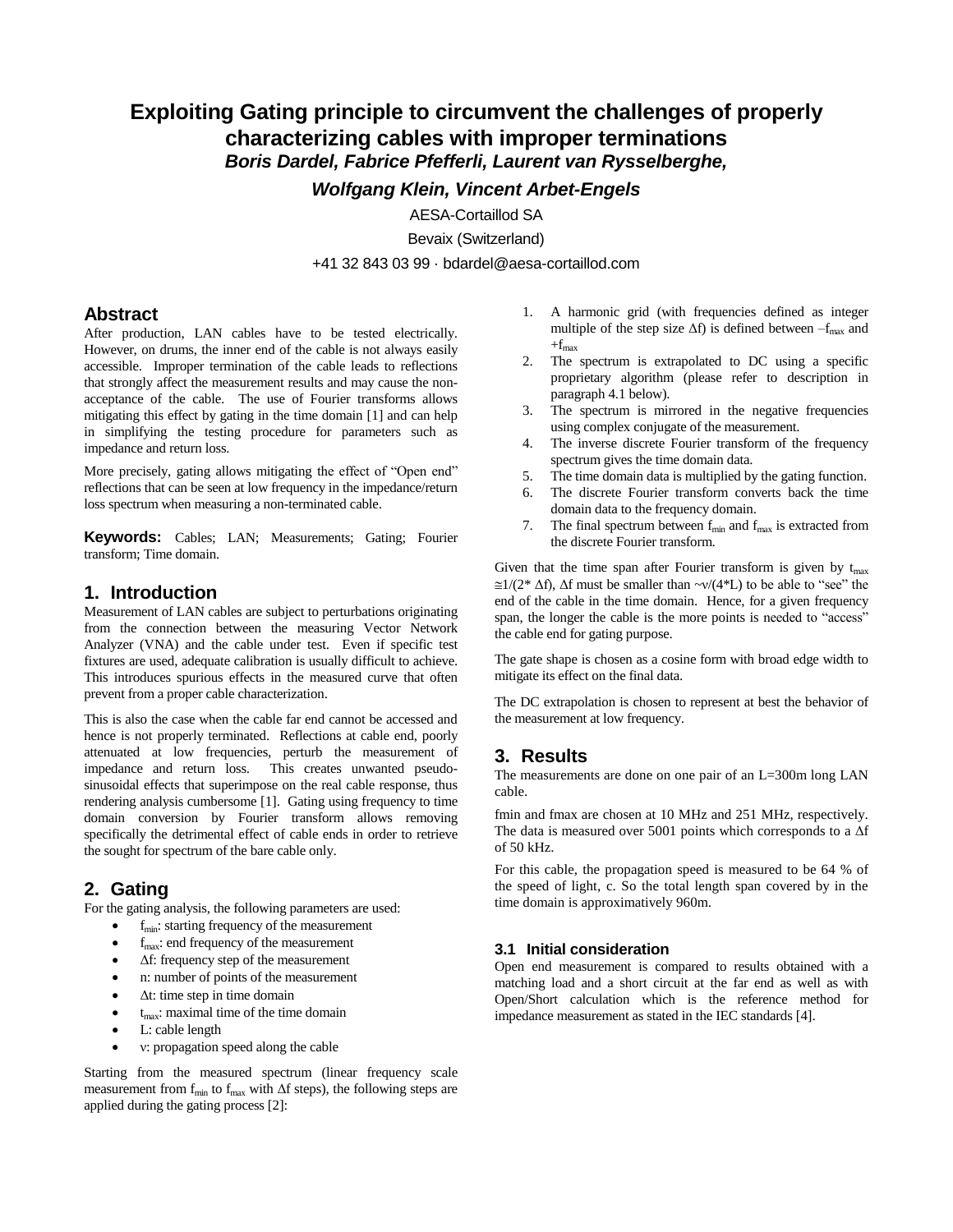

**Figure 1. Impedance measurement** 



#### **Figure 2. Close-up of the low frequency part of Impedance measurement**

One can clearly see the oscillations present at low frequency in the open-ended and short-circuited measurements due to the wave reflections at far end. At higher frequencies, these reflections are strongly attenuated due to the signal absorption (insertion loss of the cable) and the open, short, load, and open/short curves overlap.

#### **3.2 Time domain representation**

As mentioned above, the measured curve is extended to DC (here chosen as a constant value equal to the lowest frequency point measurement value) and mirrored in the negative frequencies spectrum.

Time domain representation of the data clearly shows a peak at the cable corresponding length  $(3.15 \times 10^{-6} s)$ . The width and the shape of the peaks (both at cable near and far ends) can be explained by the ringing due to the limited measurement frequency range (truncation) [3].



**Figure 3. Time domain representation of S11** 

Extrapolating the spectrum at high frequencies (here by a constant interpolation up to 400MHz) helps in reducing this effect.



**Figure 4. Time domain representation of S11 after extrapolation at higher frequencies**

But this is not of direct importance here as we are not interested in time domain properties.

Note that another aspect that might bring some contribution to the peak width is the propagation time in the cable that is frequency dependent.

## **4. Gated curves**

Due to the discrete and finite nature of the measurement, gating will introduce some spurious effects at both ends of the spectrum linked to the gate shape. This must be taken into consideration when defining the gate. Here a simple, relatively wide, cosine shaped gate has been chosen.



**Figure 5. Gate shape** 

After gating, one can see that the oscillations present at low frequency, corresponding to the reflection at far end, have disappeared,

Nevertheless, a simple extrapolation of the spectrum towards DC does not allow removing completely side effects at low frequency.

Note that a similar behavior due to truncation is also present at the highest frequencies (not visible on the graph at this scale).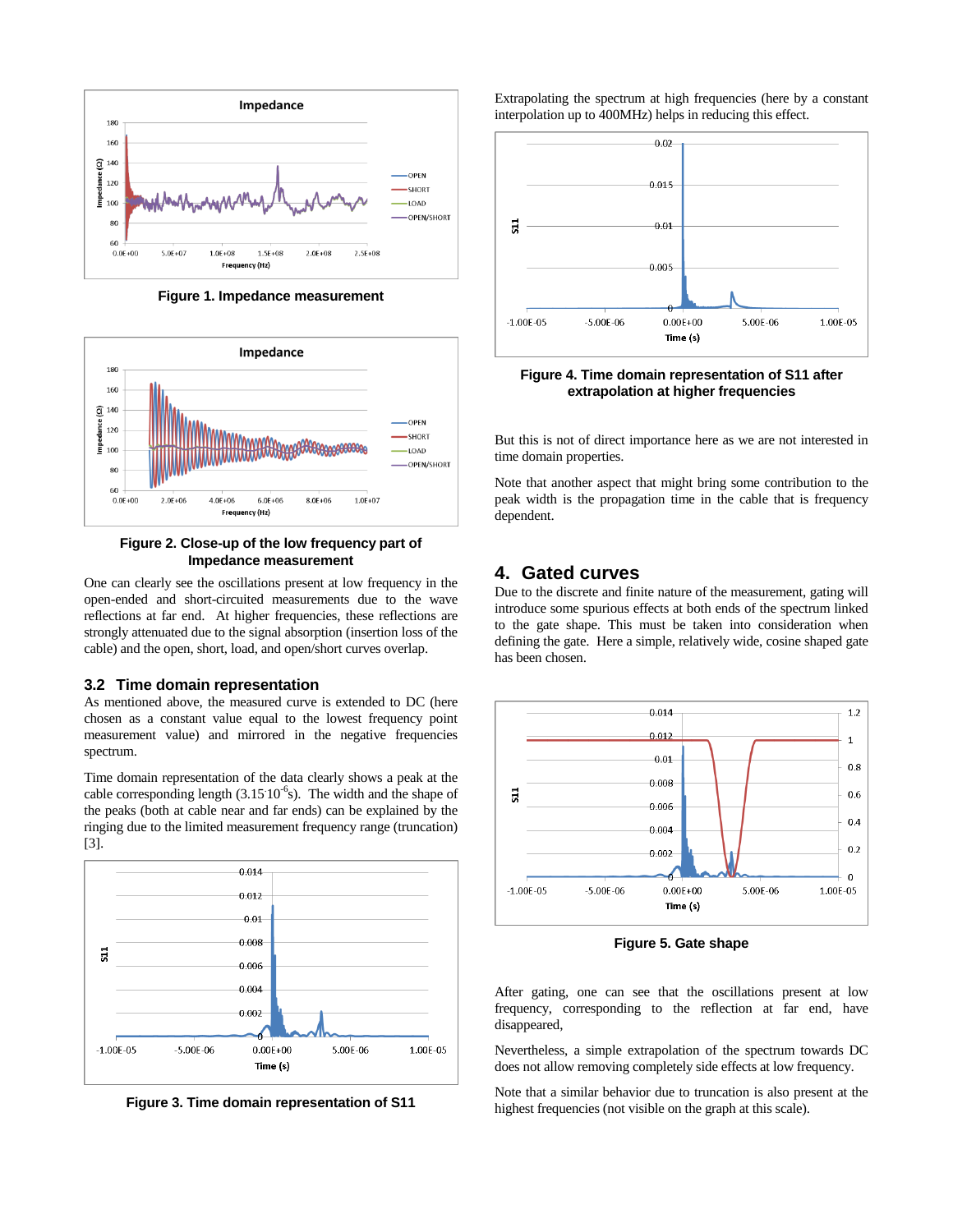

**Figure 6. Impedance before and after gating** 



**Figure 7. Close-up of the impedance before and after gating** 

This effect can however be mitigated in the present case of open-end measurement by some astute DC interpolation.

### **4.1 Specific DC extrapolation**

In order to improve the extrapolation to DC, the S11 parameter, which forms a logarithmic spiral in the complex plane in our case, is further spirally extrapolated according to a proprietary algorithm.



**Figure 8. DC Extrapolation of S11 in the complex plane**

- The center of the spiral is determined by taking a mean value of the circle's centers of 3 subsequent frequency points over 3 turns of the spiral.
- The magnitude of S is considered as exponentially growing with decreasing frequency
- The argument of S has a linear dependence with frequency

Applying the same gating process on this new curve allows shifting the spurious effects to lower frequencies, out of the measurement range, as shown on the next graphs.







#### **Figure 10. Comparison between constant and spiral DC extrapolation**

The final curves are shown in the following graphs for comparison. The gated impedance of the open-end measurement matches quite well the reference measurement based on Open-Short method, showing the efficiency of this procedure to mitigate reflections at far end.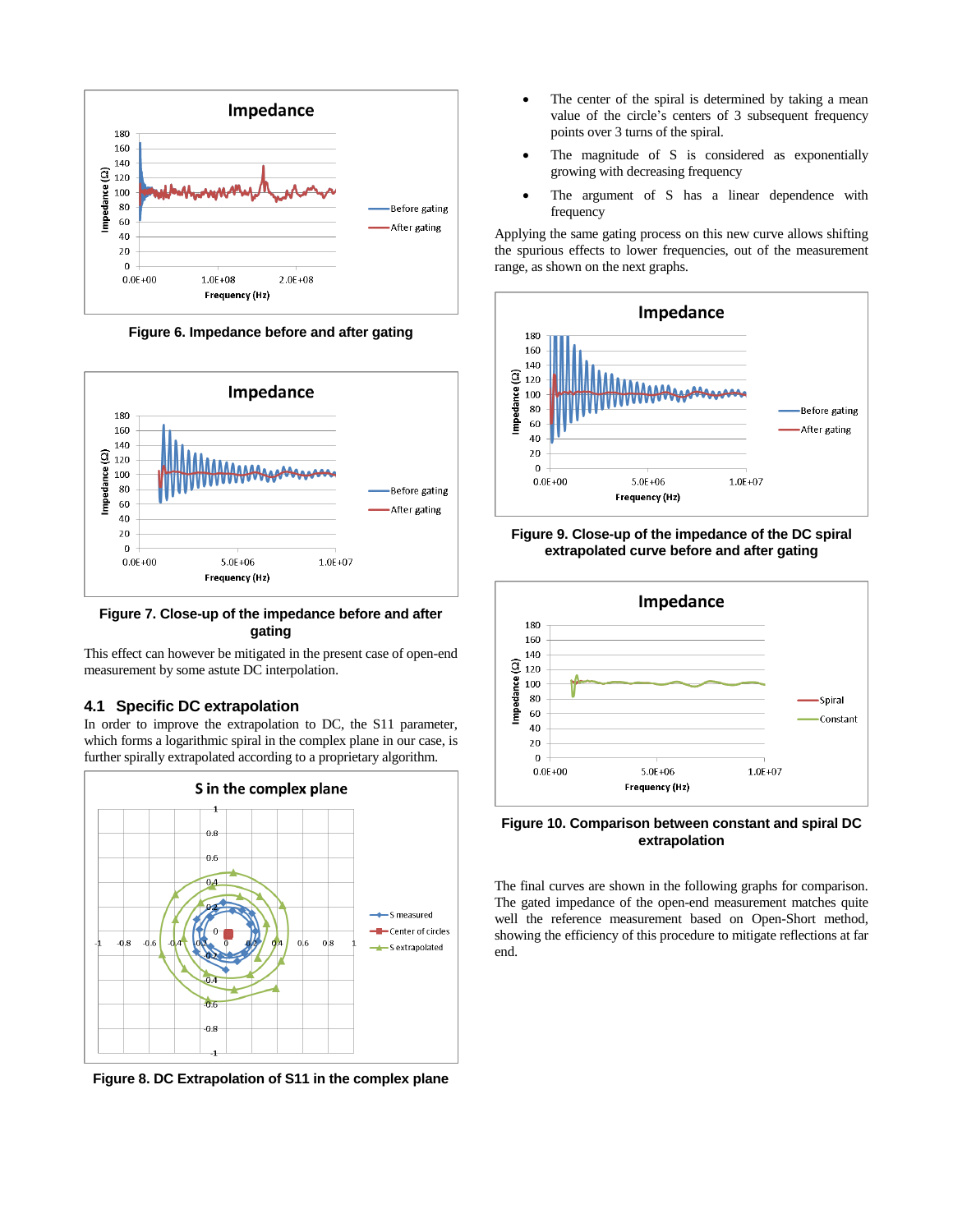

**Figure 11. Comparison of Impedance curves before and after gating**



**Figure 12. Comparison of final gated impedance with Open-Short reference** 



**Figure 13. Close-up of the comparison of final gated impedance with Open-Short reference** 

# **5. Measurement and computational time considerations**

For long cables, the frequency step necessary to access the cable end in the time domain may be quite small. This will lead to large number of measurement points that may drastically increase the measurement and computation time.

In order to solve this issue, the data can be collected using 2 frequency segments with different steps. The low frequency

segment will have the necessary low frequency step and must extend above the frequency on which the correction needs to be applied (dependent on cable length and cable insertion loss), whereas the high frequency segment can have any desirable frequency step.

Gating will then be conducted on the lower segment only and both curves will be joined together (after possible need for normalization) to get the final curve. Care must however be taken at the junction of both segments as the gated curve might show spurious effect at segment edges due to the gating process. This can for example be overcome by having an overlap between the 2 segments and discarding the distorted low frequency segment values.

## **6. Conclusion**

Gating in the time domain using Fourier transforms can be used to remove the effect of Open-end for the measurement of Impedance and Return Loss.

In this paper we have demonstrated that gating is a powerful tool to circumvent far-end reflections when measuring cables on drums with not accessible far-end.

Knowledge of Discrete Fourier Transforms properties is however necessary to define the gating process parameters and properly interpret the resultant curves.

## **7. References**

- [1] Review of procedures to overcome spurious effects in the measurement of RF communication cables – Laurent van Rysselberghe et al. - IWCS 2020
- [2] METAS VNA Tools Math Reference V2.4.3., Michael Wollensack & Johannes Hoffmann, December 2020
- [3] Time Domain Analysis Using a Network Analyzer, Application Note, Keysight Technologies, 2017 - 2020, Published in USA, June 24, 2020
- [4] IEC TR 61156-1-2 standard Multicore and symmetrical pair/quad cables for digital communications – Part 1-2: Electrical transmission characteristics and test methods of Symmetrical pair/quad cables

## **8. Authors**



**Laurent Van Rysselberghe** joined AESA in March 2019 as R&D project manager in the field of automatic test equipment. He owns a Bachelor of Science in Electrical Engineering from the

Ecole d'Ingénieurs de l'Etat de Vaud in Yverdon HEIG-VD). He had previously worked for 20 years within the cable manufacturing group Nexans. At Nexans, he occupied various positions in high voltage, optical fibres or CATV/radiating cable families as R&D engineer, operational quality manager and production manager of the Cortaillod production plant. He then evolved into the technical expert ladder in electrical performances and testing.